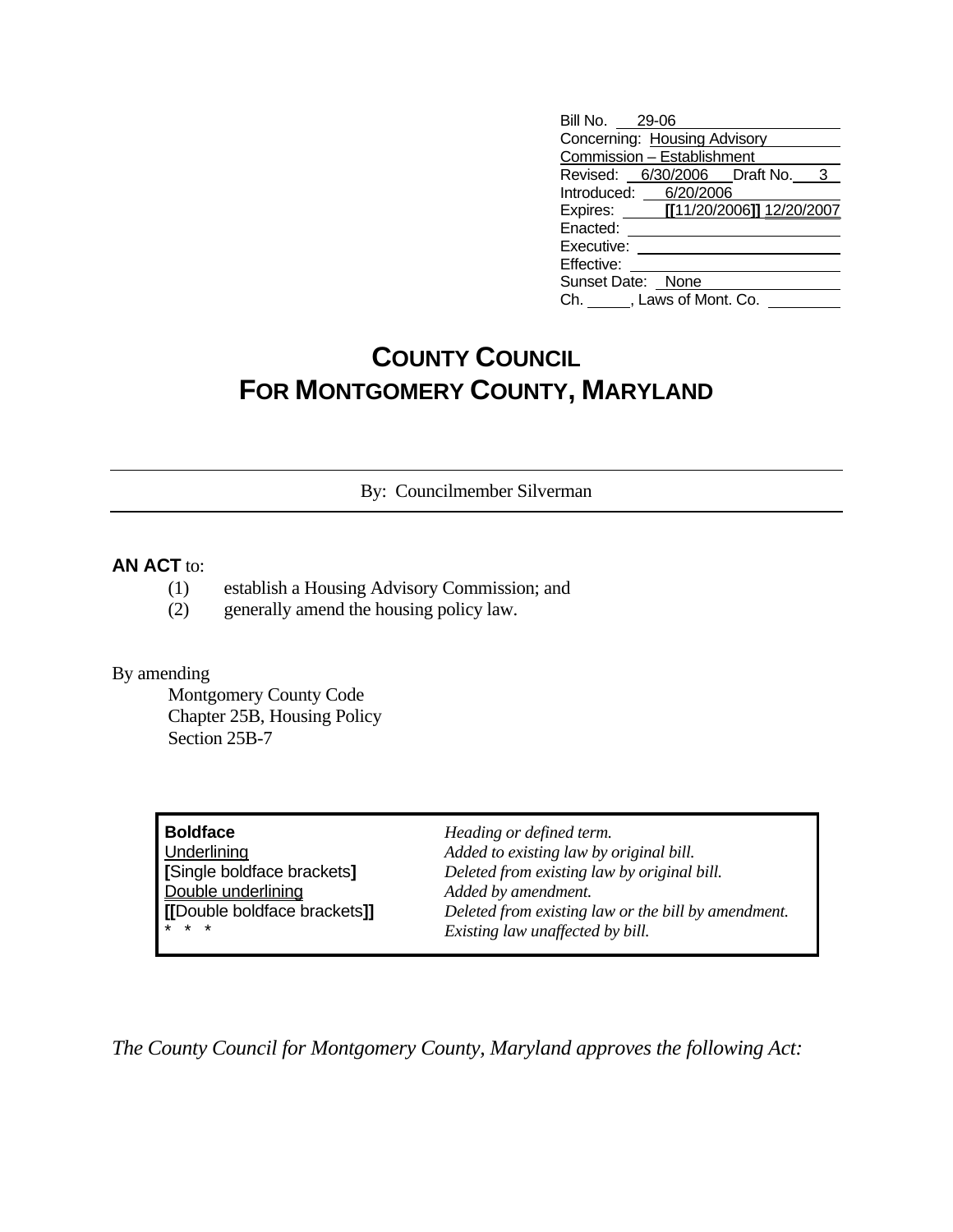| 1  |                                                |                                                                            |                                                                     | Sec. 1. Section 25B-7 is amended as follows:                        |  |
|----|------------------------------------------------|----------------------------------------------------------------------------|---------------------------------------------------------------------|---------------------------------------------------------------------|--|
| 2  | 25B-7. [Reserved] Housing Advisory Commission. |                                                                            |                                                                     |                                                                     |  |
| 3  | (a)                                            | <i>Definition.</i> In this section "Commission" means the Housing Advisory |                                                                     |                                                                     |  |
| 4  |                                                |                                                                            | Commission.                                                         |                                                                     |  |
| 5  | (b)                                            | The County Executive must appoint, subject to<br>Established.              |                                                                     |                                                                     |  |
| 6  |                                                | <u>confirmation by the County Council, a Housing Advisory Commission.</u>  |                                                                     |                                                                     |  |
| 7  | $\Omega$                                       |                                                                            |                                                                     | <u>Composition and terms of members.</u>                            |  |
| 8  |                                                | (1)                                                                        | The Commission has 15 members.                                      |                                                                     |  |
| 9  |                                                | (2)                                                                        | <u>The Executive must appoint a representative from each of the</u> |                                                                     |  |
| 10 |                                                |                                                                            |                                                                     | <u>following departments to serve as ex officio members:</u>        |  |
| 11 |                                                |                                                                            | (A)                                                                 | the Department of Housing and Community Affairs; and                |  |
| 12 |                                                | the Department of Health and Human Services;<br>(B)                        |                                                                     |                                                                     |  |
| 13 |                                                | <u>The Executive must invite a representative from each of the</u><br>(3)  |                                                                     |                                                                     |  |
| 14 |                                                | <u>following agencies to serve as ex officio members:</u>                  |                                                                     |                                                                     |  |
| 15 |                                                |                                                                            | (A)                                                                 | the County Planning Board; and                                      |  |
| 16 |                                                |                                                                            | (B)                                                                 | the Housing Opportunities Commission.                               |  |
| 17 |                                                | (4)                                                                        |                                                                     | The County Executive must appoint individuals from different        |  |
| 18 |                                                | <u>geographic areas of the County who have significant professional</u>    |                                                                     |                                                                     |  |
| 19 |                                                | <u>or volunteer experience in affordable housing issues to serve on</u>    |                                                                     |                                                                     |  |
| 20 |                                                | the Commission. The members should include:                                |                                                                     |                                                                     |  |
| 21 |                                                |                                                                            | (A)                                                                 | <u>nonprofit and for-profit developers of affordable housing;</u>   |  |
| 22 |                                                |                                                                            | (B)                                                                 | national, state, or local affordable housing policy experts;        |  |
| 23 |                                                |                                                                            | $\circ$                                                             | experience in<br><u>lending and</u><br>with<br>financial<br>persons |  |
| 24 |                                                |                                                                            |                                                                     | institutions;                                                       |  |
| 25 |                                                |                                                                            | (D)                                                                 | members of civic and homeowner associations;                        |  |
| 26 |                                                |                                                                            | (E)                                                                 | <u>residents or potential residents of affordable housing;</u>      |  |
| 27 |                                                |                                                                            | (F)                                                                 | nonprofit providers of services to residents of affordable          |  |
| 28 |                                                |                                                                            |                                                                     | housing;                                                            |  |
|    |                                                |                                                                            |                                                                     | $-2-$                                                               |  |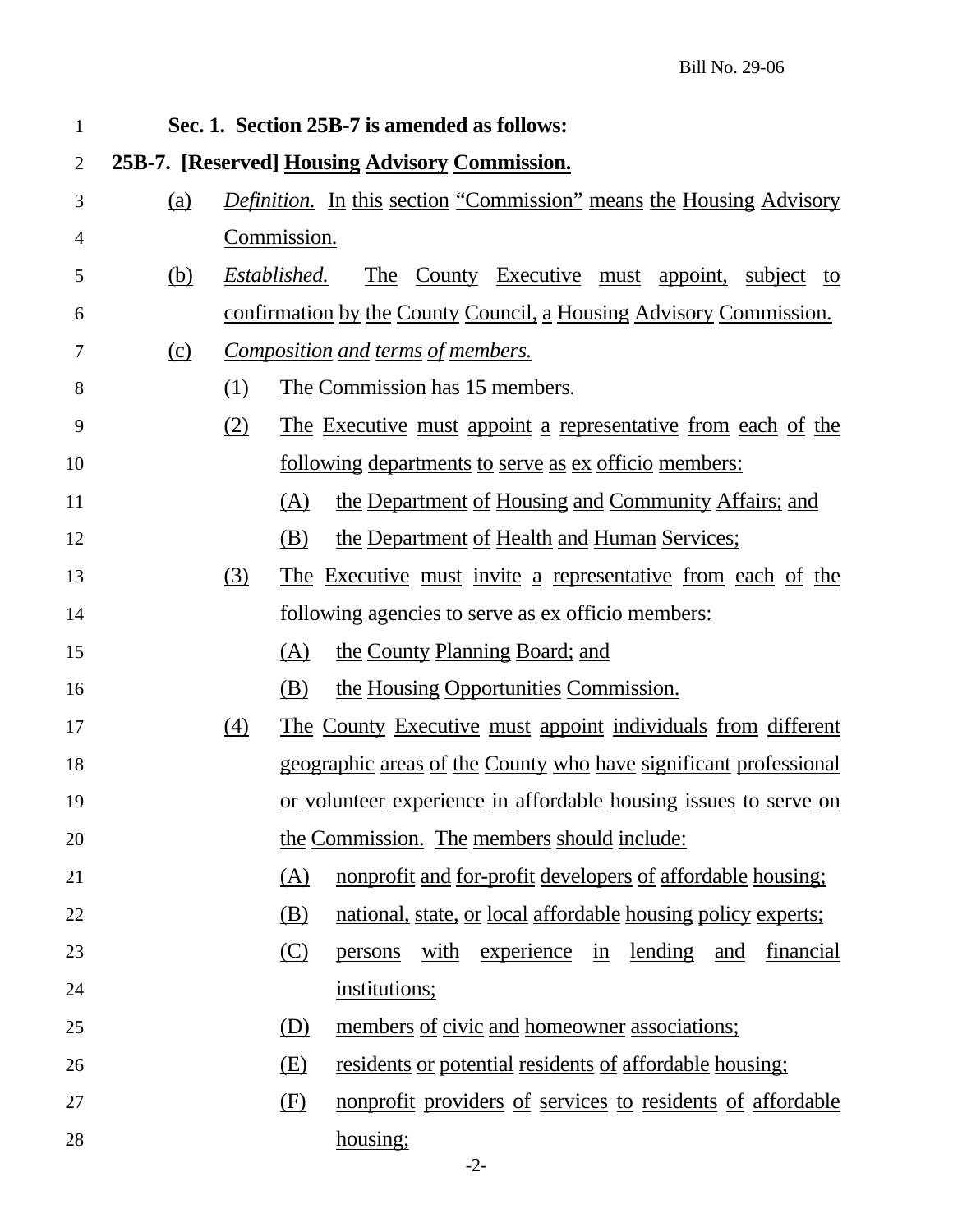| 29 |            |                                                                        | persons involved in real estate sales; and<br>(G)                          |
|----|------------|------------------------------------------------------------------------|----------------------------------------------------------------------------|
| 30 |            |                                                                        | other persons with experience in affordable housing issues.<br>(H)         |
| 31 |            | <u>(5)</u>                                                             | The term of each member is 3 years. After an appointment to fill           |
| 32 |            |                                                                        | <u>a vacancy before a term expires, the successor serves the rest of</u>   |
| 33 |            |                                                                        | the <u>unexpired</u> term.                                                 |
| 34 | <u>(d)</u> |                                                                        | <u>Voting, officers, meetings, and compensation.</u>                       |
| 35 |            | (1)                                                                    | <u>All members of the Commission are voting members.</u>                   |
| 36 |            | (2)                                                                    | <u>The Commission must elect a chair and vice-chair from among</u>         |
| 37 |            |                                                                        | <u>its members to serve 1-year terms.</u>                                  |
| 38 |            | <u>(3)</u>                                                             | <u>The Commission meets at the call of the Chair. The Commission</u>       |
| 39 |            |                                                                        | <u>must meet as often as necessary to perform its duties, but not less</u> |
| 40 |            |                                                                        | <u>than 6 times each year.</u>                                             |
| 41 |            | $\left(4\right)$                                                       | <u>A member must serve without compensation.</u><br>However, a             |
| 42 |            |                                                                        | <u>member may request reimbursement for mileage and dependent</u>          |
| 43 |            |                                                                        | care costs at rates established by the County.                             |
| 44 | (e)        |                                                                        | <b>Duties.</b> The Commission must:                                        |
| 45 |            | (1)                                                                    | <u>advise the County Executive and County Council on affordable</u>        |
| 46 |            |                                                                        | housing policy issues;                                                     |
| 47 |            | <u>(2)</u>                                                             | examine national best practices and develop recommendations to             |
| 48 |            |                                                                        | enhance County efforts to promote and provide affordable                   |
| 49 |            |                                                                        | housing for households of all income levels; and                           |
| 50 |            | (3)                                                                    | <u>recommend</u> priorities for implementation from the County             |
| 51 |            |                                                                        | <u>Housing Policy.</u>                                                     |
| 52 | <u>(f)</u> |                                                                        | <u>Annual Report. By October 1 each year, the Commission must submit</u>   |
| 53 |            | to the County Executive and the County Council an annual report on its |                                                                            |
| 54 |            |                                                                        | <u>functions, activities, accomplishments, and plans and objectives.</u>   |